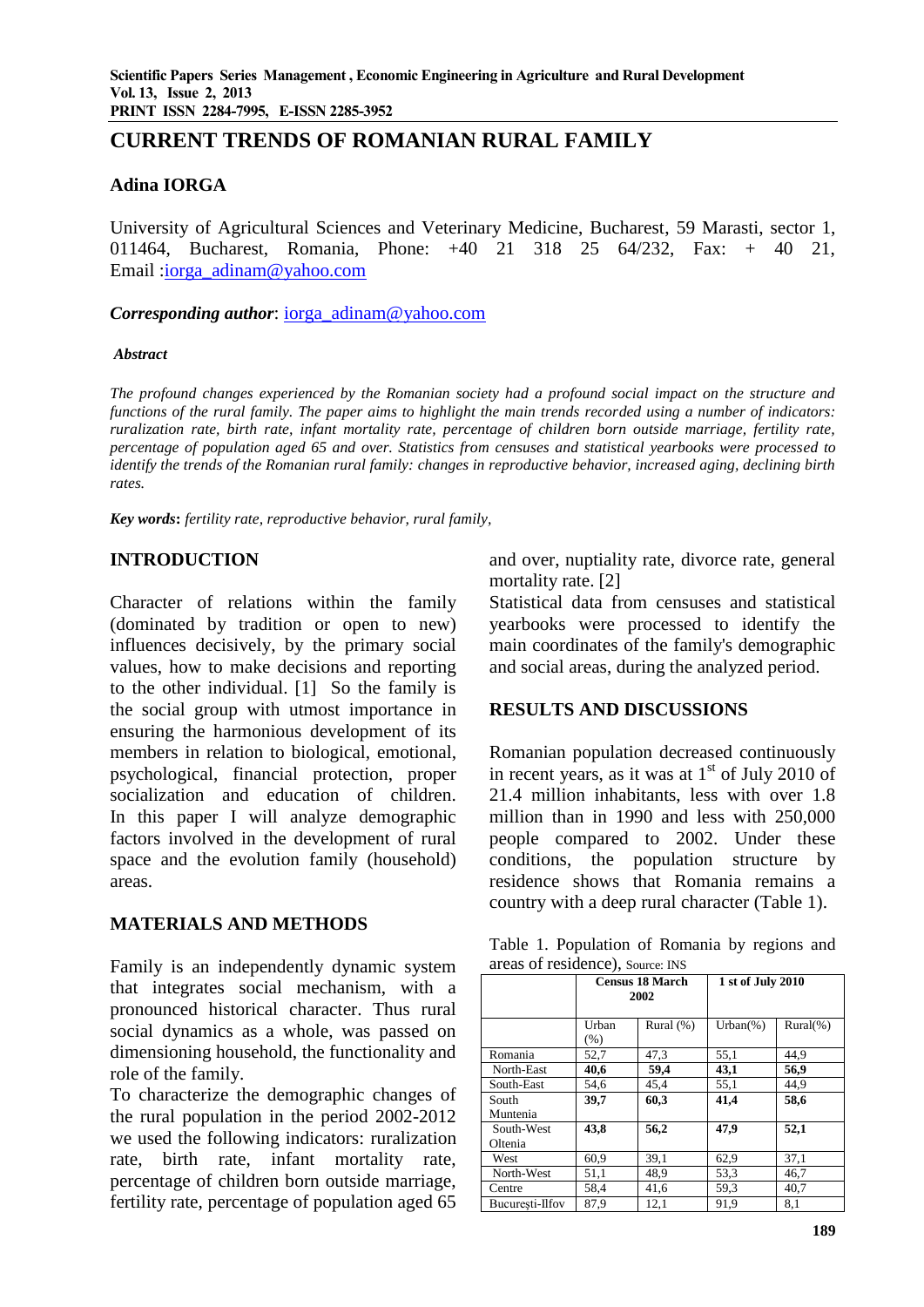#### **Scientific Papers Series Management , Economic Engineering in Agriculture and Rural Development Vol. 13, Issue 2, 2013 PRINT ISSN 2284-7995, E-ISSN 2285-3952**

Predominantly agrarian regions are South Muntenia (58,6%), North-East Region (56,9%) and South-West Oltenia Region  $(52.1\%)$ .

Table 2. Population of Romania by areas of residence and gender

| ັ<br>Year      | <b>Total</b>  |               | <b>Male</b>      |               | Female        |               |
|----------------|---------------|---------------|------------------|---------------|---------------|---------------|
|                | Urban<br>(% ) | Rural<br>(% ) | Urban<br>$(\% )$ | Rural<br>(% ) | Urban<br>(% ) | Rural<br>(% ) |
| 1990           | 53,22         | 46.78         | 52,96            | 47.04         | 53,47         | 46,53         |
| 1997           | 55,01         | 44.99         | 54.40            | 45,60         | 55,59         | 44.41         |
| 2004           | 53,63         | 46.37         | 52,71            | 47.29         | 54,50         | 45,50         |
| 2010           | 55,07         | 44.93         | 54.01            | 45.99         | 56.07         | 43.93         |
| 2011           | 55.00         | 45.00         | 53.89            | 46.11         | 56.05         | 43.95         |
| 2012<br>$\sim$ | 54,96         | 45.04         | 53,82            | 46.18         | 56.05         | 43.95         |

Source: INS

In terms of population distribution by residential environments, a growing percentage of urban population is seen to 54,96% in 2012 and decrease in rural population both male (46,18%) and female (43,95%). It is indicated that in the the whole of Romania, the share urban population of females is greater than that of males, while the rural share of females is lower than that of males.

A reference for the population profile is age structure. Distribution by age of population shows that between 2002 and 2010, the aging of the population has increased.

During this period the share of young population up to 15 years of age decreased from 18,5% to 16,0% for males and for females, from 16,8% to 14,3%, At the same time, the share of persons aged 65 and over increased by 0,4 percentage points for men (from 12,0% to 12,4%) and 1,2 percentage points for women (from  $16,1\%$  to  $17,3\%$ ), The process is more pronounced in rural areas.

In the period 2002-2010, the share of population aged 65 and over in the total rural population has decreased (from 15,3% to 15,1%) for males and in urban areas increased (from 8,8% to 10,0%). In contrast, share of females rose in both rural (from 20,7% to 21,7%) as in urban areas (from 12,0% to 13,8%).

Table 3. Population of Romania, by gender, age groups and residence environments, in the 2002 and  $1<sup>st</sup>$  of July 2010 Censuses

| Romania |         |                 |                | Rural                  |               |
|---------|---------|-----------------|----------------|------------------------|---------------|
| 2002    | 2010    | 2002            | 2010           | 2002                   | 2010          |
|         |         |                 |                |                        |               |
| 10568,7 | 10434,1 | 5493,4          | 5632,7         | 5075,3                 | 4801,4        |
| 18,5    | 16,0    | 17,0            | 14,7           | 20,2                   | 17,4          |
| 16,3    | 14,3    | 18,2            | 14,4           | 14,3                   | 14,3          |
| 17,3    | 16,6    | 17,8            | 18             | 16,8                   | 15,0          |
| 12,4    | 16,5    | 13,6            | 16,7           | 11,0                   | 16,3          |
| 13,9    | 12,6    | 16,0            | 13,7           | 11,6                   | 11,3          |
| 9,6     | 11,6    | 8,6             | 12,5           | 10,8                   | 10,6          |
| 8,2     | 7,4     | 6,1             | 6,3            | 10,3                   | 8,6           |
| 3,8     | 5,0     | 2,7             | 3,7            | 5,0                    | 6,5           |
|         |         |                 |                |                        |               |
|         |         |                 | 2010           |                        | 2010          |
|         |         |                 |                |                        |               |
| 11112,2 | 10997,2 | 5941,6          | 6166,1         | 5170,6                 | 4831,1        |
| 16,8    | 14,3    | 1,05            | 12,7           | 18,8                   | 16,4          |
| 14,9    | 13,0    | 16,5            | 13             | 12,9                   | 13,1          |
| 16,1    | 15,0    | 17,5            | 16,4           | 14,4                   | 13,2          |
| 11,8    | 15,3    | 14,3            | 16,4           | 8,9                    | 13,8          |
| 13,8    | 12,5    | 15,6            | 14,5           | 11,9                   | 9,8           |
|         |         |                 |                |                        |               |
| 10,6    | 12,6    | 9,0             | 13,0           | 12,4                   | 12,0          |
| 10,1    | 9,5     | 7,6             | 7,8            | 13,0                   | 11,6          |
|         | 2002    | Romania<br>2010 | 2002<br>Female | Urban<br>Male<br>Urban | Rural<br>2002 |

### *Birth rate*

Demographic decline of the population does not come from increased mortality, but from the declining of birth rates well below replacement level of generations.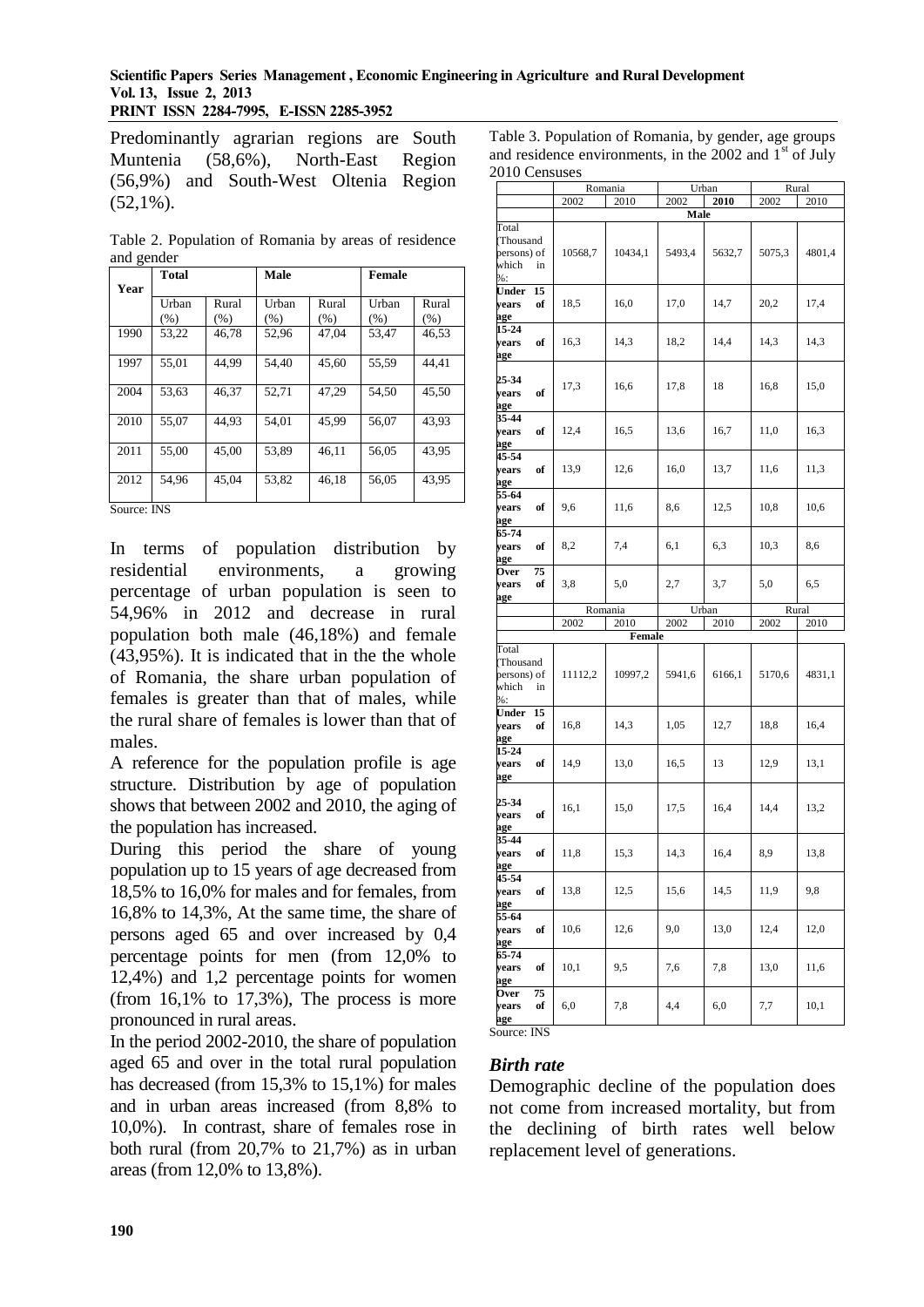# **Scientific Papers Series Management , Economic Engineering in Agriculture and Rural Development Vol. 13, Issue 2, 2013**

**PRINT ISSN 2284-7995, E-ISSN 2285-3952** 

Table 4, Live births and birth rates, by residence, in 1990-2011*\**

|      | Total  |             | Urban  |                            | Rural  |            |  |
|------|--------|-------------|--------|----------------------------|--------|------------|--|
| Year | Number | Rate<br>(%) | Number | Rate <sub>(</sub><br>$%$ ) | Number | $Rate(\%)$ |  |
| 1990 | 314746 | 13,6        | 156950 | 12,9                       | 157796 | 14,3       |  |
| 1995 | 236640 | 10.4        | 109722 | 8.9                        | 126918 | 12.3       |  |
| 2000 | 234521 | 10,5        | 108254 | 8,9                        | 126267 | 12.3       |  |
| 2005 | 221020 | 10.2        | 117780 | 9.9                        | 103240 | 10,6       |  |
| 2010 | 212199 | 9,9         | 117851 | 10,0                       | 94348  | 9,8        |  |
| 2011 | 196242 | 9,2         | 106667 | 9.1                        | 89575  | 9,3        |  |

Source: INS*\** in 1000 inhabitants,

In 2011, the number of live births was of 196,200, lower with 118,500 compared to 1990, seen as a pronounced decrease trend. It is noted that in the period 1990-2011, the birth rate was higher in rural areas than in urban areas, with the exception in 2010, when the birth rate in urban areas was 0.2% higher than in the countryside.

The birth rate is trending downward since 1990, in both areas of residence, in recent years one can see an approximation of the size of the birth rates by residence due to higher birth rates in urban areas.

Table 5. Distribution of live births by mother's education levelin the period 1994-2010

|                    | 1994  | 1998  | 2004  | 2006  | 2008  | 2010  |
|--------------------|-------|-------|-------|-------|-------|-------|
| <b>TOTAL</b>       | 100,0 | 100,0 | 100,0 | 100,0 | 100,0 | 100,0 |
| PRIMARY            | 7,8   | 9,1   | 9,2   | 8.9   | 8.9   | 9,1   |
| <b>SECONDARY</b>   | 38,5  | 37,0  | 33,2  | 29,4  | 27,5  | 24,7  |
| VOCATIONAL         | 13,0  | 11,6  | 11,1  | 11,7  | 11,5  | 10,2  |
| <b>HIGH SCHOOL</b> | 33,7  | 30.9  | 26,1  | 25.4  | 23,1  | 21,8  |
| POST HIGH          | 0,6   | 1,9   | 4,2   | 4,5   | 3,8   | 3.3   |
| <b>SCHOOL</b>      |       |       |       |       |       |       |
| <b>UPPER</b>       | 3,7   | 5,2   | 10,5  | 13,6  | 17,4  | 24,9  |
| <b>OTHER</b>       | 2.7   | 4,3   | 5.7   | 6,5   | 7,8   | 6,0   |
| <b>SITUATIONS</b>  |       |       |       |       |       |       |
|                    |       |       |       |       |       |       |

Source: INS

Further development of children depends on the level of education of mothers. In recent years, the share of newborn children whose mothers have a low education level (primary and secondary) showed a downward trend from 46,3% in 1994 to 33,8% in 2010. Similarly, the percentage of children whose mothers have an intermediate level training (vocational and high school) decreased from 40,7% in 1994 to 32,0% in 2010. A growing trend, significant even after 2004, is in the percentage of children registered as newborns whose mothers have a relatively high level of education (post high school and upper). It was of 14,7% in 2004 and 28,2% in 2010. [3]

#### *Percentage of children born outside marriage*

In Romania, the number and, respectively, the percentage of children born outsidemarriage has increased.

Table 6. The share of live births by the legal situation during 1995-2010(%)

|                 | 1995 | 1999 | 2003 | 2007 | 2009 | 2010 |
|-----------------|------|------|------|------|------|------|
| WITHIN MARRIAGE | 80.3 | 75.9 | 71,8 | 73.3 | 72.0 | 72,3 |
| (%)             |      |      |      |      |      |      |
|                 |      |      |      |      |      |      |
| <b>OUTSIDE</b>  | 19.7 | 24.1 | 28.5 | 26.7 | 28.0 | 27.7 |
| <b>MARRIAGE</b> |      |      |      |      |      |      |
| $($ %)          |      |      |      |      |      |      |

Source: INS

In 2010, this ratio was 27,7% compared to 19,7% in 1995 and 26,7% in 2001.

Table 7. The share of live births by the legal situation and residence environment during 1995-2010(%)

|                                | 1995 | 1999         | 2003 | 2007 | 2008 | 2010 |
|--------------------------------|------|--------------|------|------|------|------|
|                                |      | <b>URBAN</b> |      |      |      |      |
| WITHIN                         | 82,9 | 78,1         | 75,8 | 76,5 | 75,9 | 76,7 |
| <b>MARRIAGE</b>                |      |              |      |      |      |      |
| <b>OUTSIDE</b>                 | 17,1 | 21,9         | 24,2 | 23,5 | 24,1 | 23,3 |
| MARRIAGE                       |      |              |      |      |      |      |
|                                |      | <b>RURAL</b> |      |      |      |      |
| WITHIN                         | 77,9 | 74,1         | 68,3 | 69,6 | 68,7 | 66,2 |
| <b>MARRIAGE</b>                |      |              |      |      |      |      |
| <b>OUTSIDE</b>                 | 22,1 | 25,8         | 31,7 | 30,4 | 31,3 | 33,8 |
| MARRIAGE                       |      |              |      |      |      |      |
| $\sim$ $\sim$<br>$\sim$ $\sim$ |      |              |      |      |      |      |

Source: INS

Increase in the proportion of children born outside marriage was registered in both areas of residence, but was more pronounced in rural areas. During 1995-2010, the percentage of children born outside marriage had increased in urban areas from 17,1% to 23,3% and in rural areas from 22,1% to 33,8%.

#### *Rank of alive new-born*

Most couples, respectively, women opt to have one or two children.

Table 8. Distribution of live births born by rank, in the period 1992-2010(%)

| <b>RANK</b>  | 1992  | 1998  | 2004  | 2006  | 2008  | 2009  | 2010  |
|--------------|-------|-------|-------|-------|-------|-------|-------|
| OF           |       |       |       |       |       |       |       |
| <b>ALIVE</b> |       |       |       |       |       |       |       |
| NEW-         |       |       |       |       |       |       |       |
| <b>BORN</b>  |       |       |       |       |       |       |       |
| <b>TOTAL</b> | 100,0 | 100,0 | 100,0 | 100,0 | 100,0 | 100,0 | 100,0 |
|              | 53,9  | 53,0  | 52,4  | 53,3  | 53,4  | 53,0  | 52,4  |
| П            | 26.3  | 29,2  | 29,4  | 29.9  | 29,7  | 30,3  | 30,6  |
| Ш            | 8,5   | 8,6   | 9,0   | 8,6   | 8,6   | 8,5   | 8,7   |
| IV           | 4,2   | 3,9   | 4,1   | 3,6   | 3,6   | 3,7   | 3,7   |
| V            | 2,5   | 2,0   | 2,1   | 1,9   | 2     | 1,9   | 1,9   |
| $VI+$        | 4,6   | 3,3   | 3,0   | 2,7   | 2,7   | 2,6   | 2,7   |

Source: INS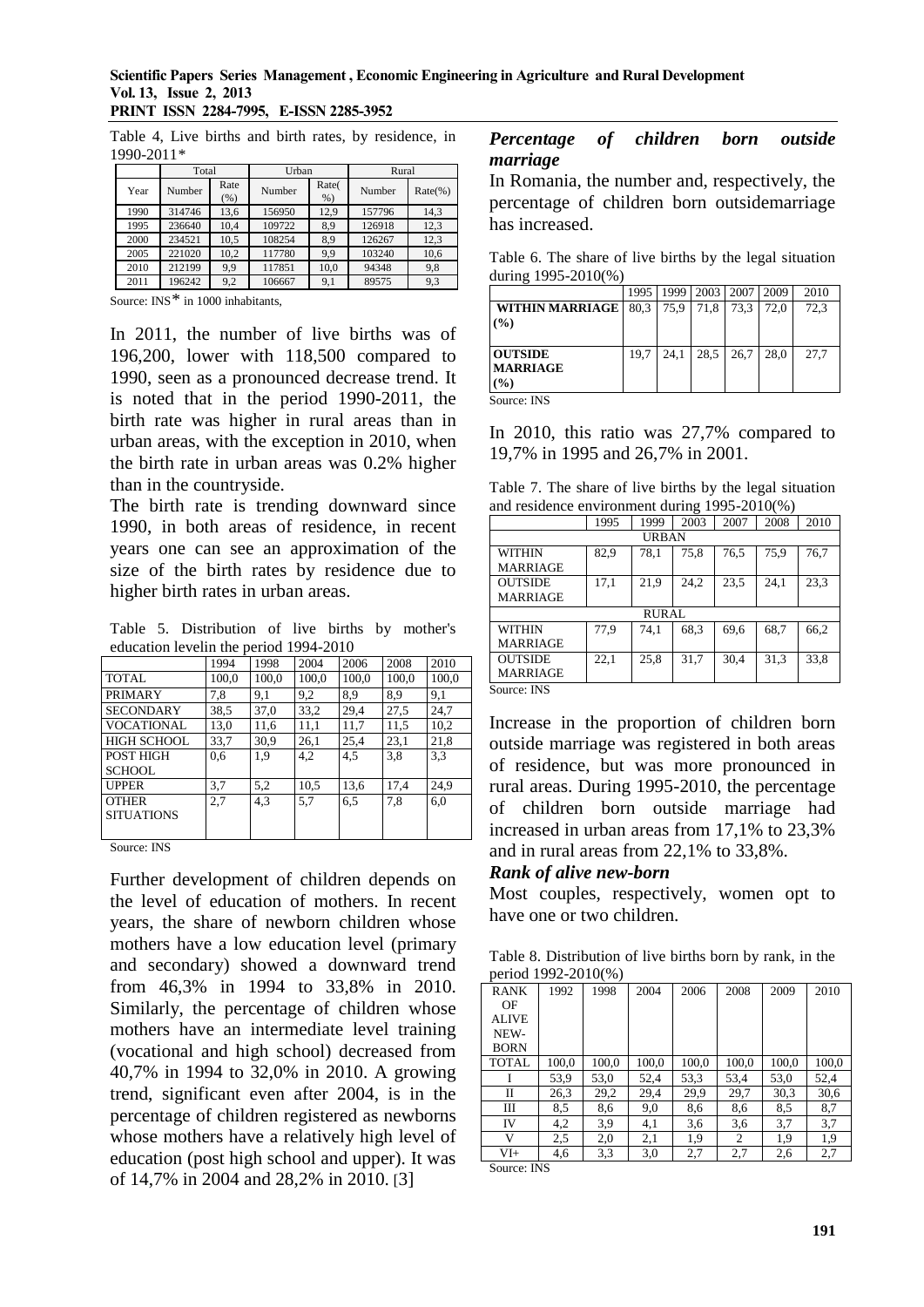**PRINT ISSN 2284-7995, E-ISSN 2285-3952** 

The structure of live births by rank shows that in Romania, in the last 18 years, around 50% of babies were ranked I and between 25-30,% of rank II. This means that only about 20% of total newborn children, belong to families with more than two children, a determinant factor in ensuring the balance between generations.

### *Nuptiality rate*

Number of marriages per 1000 inhabitants (Nuptiality rate) declined steadily during 1990-2011, both in rural and in urban areas from 7,5 ‰ or 9,1 ‰ in 1990 to 3,9 ‰ respectively 5,8 ‰ in 2011.

Table 9. Nuptiality rate, by area of residence (‰), in the period 1990-2011

|              | 1990 | 1996 | 2002 | 2006 | 2008 | 2010 | 2011 |
|--------------|------|------|------|------|------|------|------|
| <b>Total</b> | 8,3  | 6,7  | 5,9  | 6,8  | 6,9  | 5,4  | 4,9  |
| Urban        | 9,1  | 6,9  | 6,6  | 8,1  | 8,2  | 6,4  | 5,8  |
| Rural        | 7,5  | 6.4  | 5,1  | 5,2  | 5.4  | 4.2  | 3,9  |

Source: INS

Table 10. The average age of spouses by environments, gender, in the period 1991-2011(years)

|               | 1991 | 1995 | 2000  | 2005 | 2010 | 2011 |  |
|---------------|------|------|-------|------|------|------|--|
| Urban         |      |      |       |      |      |      |  |
| Male          | 27,5 | 28,6 | 29,4  | 31,3 | 31,5 | 31,2 |  |
| Female        | 24,7 | 25,6 | 26,3  | 28   | 28,4 | 28,2 |  |
|               |      |      | Rural |      |      |      |  |
| Male          | 26,1 | 27,2 | 28,2  | 29,7 | 30,1 | 30,6 |  |
| <b>Female</b> | 22,4 | 23,2 | 24,0  | 25,3 | 26,1 | 26,6 |  |

Source: INS

Average age at marriage has increased in both rural and urban area.

The largest increase during the period studied in rural areas is 4.5 years for men and 4.2 years for female.

### *Divorce rate*

At the same time it is highlighted that divorces increase constantly in rural areas, while in urban areas the number of divorces is variable with a maximum of 28,702 in 1998.

### *Fertility*

The total fertility rate indicates the balance between generations, very important in terms of the relationship between changes in population and socio-economic development in the long term. In the European countries, including Romania,there was for some time signaled the downward trend in fertility rates.



Fig.1. The number of divorces, by residential environments, in the period 1990-2011

Table 11.The number of divorces, by residential environments, in the period 1990-2011

|             | 1990  | 1996  | 1998  | 2004  | 2008  | 2010  | 2011  |
|-------------|-------|-------|-------|-------|-------|-------|-------|
| Urban       | 25553 | 26389 | 28702 | 25134 | 24806 | 22144 | 25152 |
| Rural       | 7413  | 9197  | 11283 | 10091 | 10879 | 10488 | 10628 |
| Source: INS |       |       |       |       |       |       |       |

Romania has seen a significant fall in total fertility rates after 1990, it practically stabilized since 1995 at an average of 1,3 children born by a woman during her fertile life, well below that estimated by experts as the need for simple replacement of generations in time (2,1 children in average for a woman).

Table 12. The fertility rates, in the period 1990- 2010(%)

| Year | General fertility rate | Total fertility rate |
|------|------------------------|----------------------|
| 1990 | 56,2                   | 1,8                  |
| 1991 | 48,7                   | 1,6                  |
| 1993 | 44,3                   | 1,4                  |
| 1995 | 41,1                   | 1,3                  |
| 2000 | 40,3                   | 1,3                  |
| 2001 | 37,8                   | 1,2                  |
| 2005 | 39,4                   | 1,3                  |
| 2009 | 41,0                   | 1,4                  |
| 2010 | 39,4                   | 1,3                  |

Source: INS

The fertility rates specific for different age groups with the highest intake at birth (20-24 years and 25-29 years) decreased over time. For example, during 1990-2005, the fertility rate of women in the age group 20-24 years halved, and for the group 25-29 years, the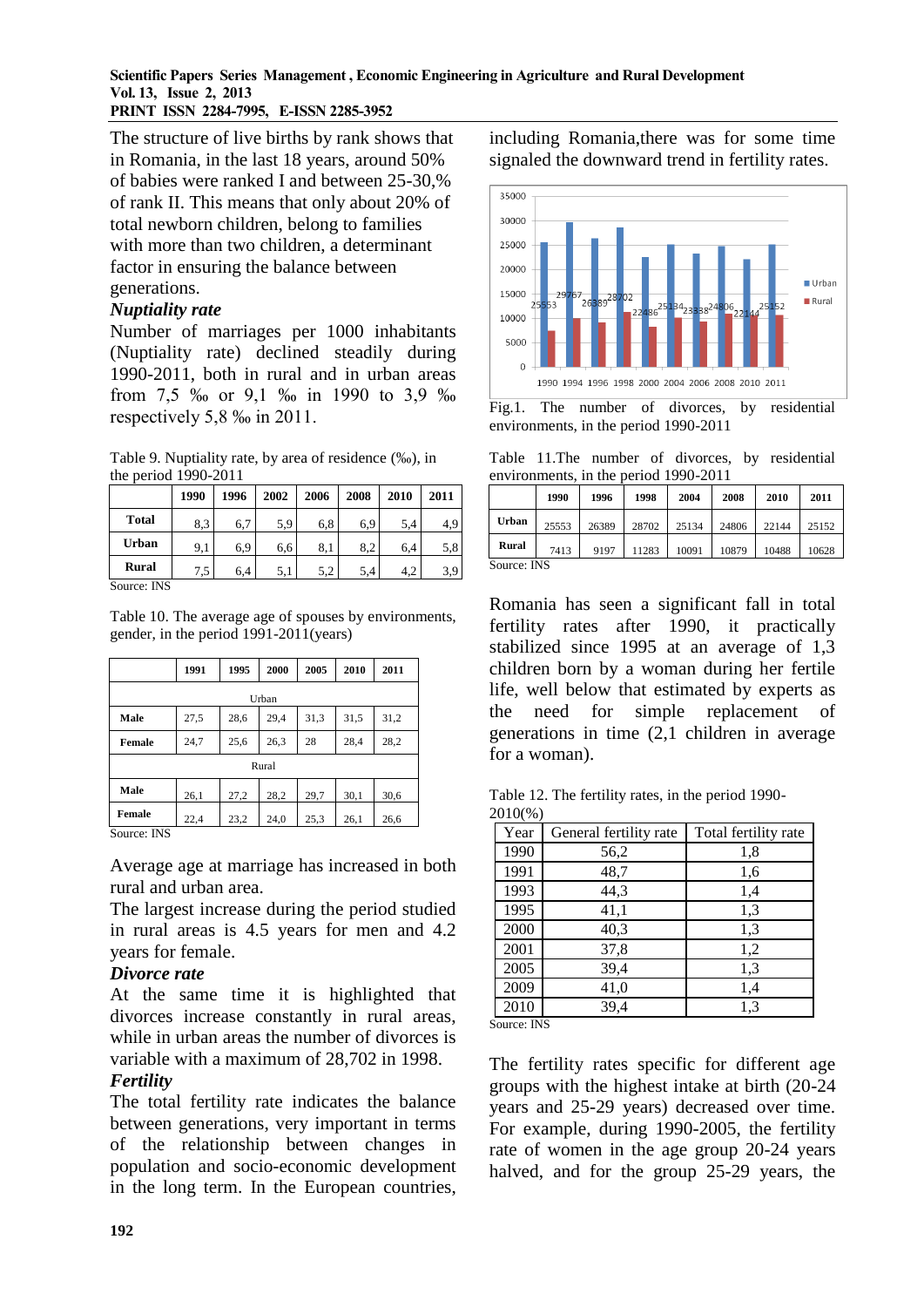fertility rate decreased slightly until the late '90s, which then saw a slight increase.

Table 13, Fertility rates by age*\*, in* the period 1990- 2010(%)

| Year | 15-19<br>vears<br>of age | $20 - 24$<br>vears<br>of age | $25-29$<br>vears<br>of age | 30-34<br>vears of<br>age | 35-39<br>vears<br>of age | 40-44<br>vears<br>of age | 45-49<br>years<br>of age |
|------|--------------------------|------------------------------|----------------------------|--------------------------|--------------------------|--------------------------|--------------------------|
| 1990 | 51,5                     | 145,2                        | 97,8                       | 46,4                     | 19,4                     | 5,5                      | 0,4                      |
| 1991 | 49,8                     | 131,1                        | 78,6                       | 34,2                     | 13,9                     | 4,0                      | 0,3                      |
| 1993 | 47,0                     | 124,6                        | 74,2                       | 28,3                     | 11,4                     | 3,2                      | 0,3                      |
| 1994 | 45,0                     | 119,3                        | 75,8                       | 28,7                     | 11,3                     | 3,2                      | 0,2                      |
| 1995 | 42,0                     | 109,5                        | 73,4                       | 29,4                     | 11,0                     | 3,1                      | 0,2                      |
| 2000 | 39,0                     | 90,2                         | 78,5                       | 38,7                     | 13,4                     | 3,1                      | 0,2                      |
| 2001 | 35,8                     | 82,2                         | 73,8                       | 37,4                     | 13,7                     | 3,0                      | 0,2                      |
| 2005 | 33,5                     | 73,3                         | 83,9                       | 51,8                     | 18,7                     | 3,6                      | 0,2                      |
| 2007 | 35,2                     | 66,5                         | 81,0                       | 54,4                     | 18,3                     | 3,9                      | 0,2                      |
| 2009 | 39,3                     | 67,5                         | 82,7                       | 59,4                     | 22,1                     | 4,7                      | 0,2                      |
| 2010 | 36,9                     | 62,3                         | 79,9                       | 59,2                     | 23,3                     | 4,6                      | 0,2                      |

Source: INS *\*number of live births per 1000 women in that age group*

Table 14, Mortality rates, by residence and gener, in 1990-2011*\**

|      | Total  |        |        | Male   | Female |        |  |
|------|--------|--------|--------|--------|--------|--------|--|
| Year | Urban  | Rural  | Urban  | Rural  | Urban  | Rural  |  |
| 1990 | 40,20% | 59,80% | 40,88% | 59,12% | 39,42% | 60,58% |  |
| 1991 | 40,30% | 59,70% | 41,25% | 58,75% | 39,21% | 60,79% |  |
| 1992 | 40,47% | 59,53% | 41,42% | 58,58% | 39,36% | 60,64% |  |
| 1993 | 40,82% | 59,18% | 41,68% | 58,32% | 39,80% | 60,20% |  |
| 1994 | 40,88% | 59,12% | 41,73% | 58,27% | 39,85% | 60,15% |  |
| 1995 | 41,30% | 58,70% | 42,04% | 57,96% | 40,41% | 59,59% |  |
| 1996 | 40,69% | 59,31% | 41,57% | 58,43% | 39,66% | 60,34% |  |
| 1997 | 41,53% | 58,47% | 42,26% | 57,74% | 40,64% | 59,36% |  |
| 1998 | 41,88% | 58,12% | 42,62% | 57,38% | 41,02% | 58,98% |  |
| 1999 | 41,92% | 58,08% | 42.74% | 57,26% | 40,98% | 59,02% |  |
| 2000 | 42,39% | 57,61% | 43,01% | 56,99% | 41,68% | 58,32% |  |
| 2001 | 42,40% | 57,60% | 42,86% | 57,14% | 41,85% | 58,15% |  |
| 2002 | 41,99% | 58,01% | 42,63% | 57,37% | 41,24% | 58,76% |  |
| 2003 | 42,12% | 57,88% | 42,72% | 57,28% | 41,43% | 58,57% |  |
| 2004 | 44,16% | 55,84% | 44,55% | 55,45% | 43,70% | 56,30% |  |
| 2005 | 44,57% | 55,43% | 44,96% | 55,04% | 44,12% | 55,88% |  |
| 2006 | 45,09% | 54,91% | 45,50% | 54,50% | 44,64% | 55,36% |  |
| 2007 | 45,47% | 54,53% | 45,81% | 54,19% | 45,08% | 54,92% |  |
| 2008 | 45,16% | 54,84% | 45,51% | 54,49% | 44,77% | 55,23% |  |
| 2009 | 45,16% | 54,84% | 45,22% | 54,78% | 45,10% | 54,90% |  |
| 2010 | 45,29% | 54,71% | 45,65% | 54,35% | 44,88% | 55,12% |  |
| 2011 | 45.60% | 54.40% | 45.65% | 54.35% | 45.53% | 54.47% |  |

Source: INS*\** in 1000 inhabitants

#### *General mortality*

For understanding of some basic features of developments in the Romanian population in recent years and its health indicators, mortality is a good starting point. As the main statistical indicators show, mortality among males was and remained higher than the mortality of females. Another feature is the fact that mortality is higher in rural areas than in urban areas, both in male and in female persons. The phenomenon of "male supramortality" continued to be recorded both in urban and rural areas, though with higher values in urban areas.

# **CONCLUSIONS**

Change reproductive behavior of rural population, a drastic reduction in the birth rate.

1.The birth rate was higher in rural areas than in urban areas, with the exception in 2010, when the birth rate in urban areas was 0.2% higher than in the countryside.

2.Distribution by age of population shows that between 2002 and 2010, the aging of the population has increased.

3.The share of persons aged 65 and over increased by 0,4 percentage points for men (from  $12,0\%$  to  $12,4\%$ ) and  $1,2$  percentage points for women (from 16,1% to 17,3%), The process is more pronounced in rural areas.

4.Further development of children depends on the level of education of mothers. The share of newborn children whose mothers have a low education level (primary and secondary) showed a downward trend. A growing trend, significant even after 2004, is in the percentage of children registered as newborns whose mothers have a relatively high level of education.

5.Increase in the proportion of children born outside marriage was registered in both areas of residence, but was more pronounced in rural areas.

6.Only about 20% of total newborn children, belong to families with more than two children, a determinant factor in ensuring the balance between generations.

7.Average age at marriage has increased in both rural and urban area.